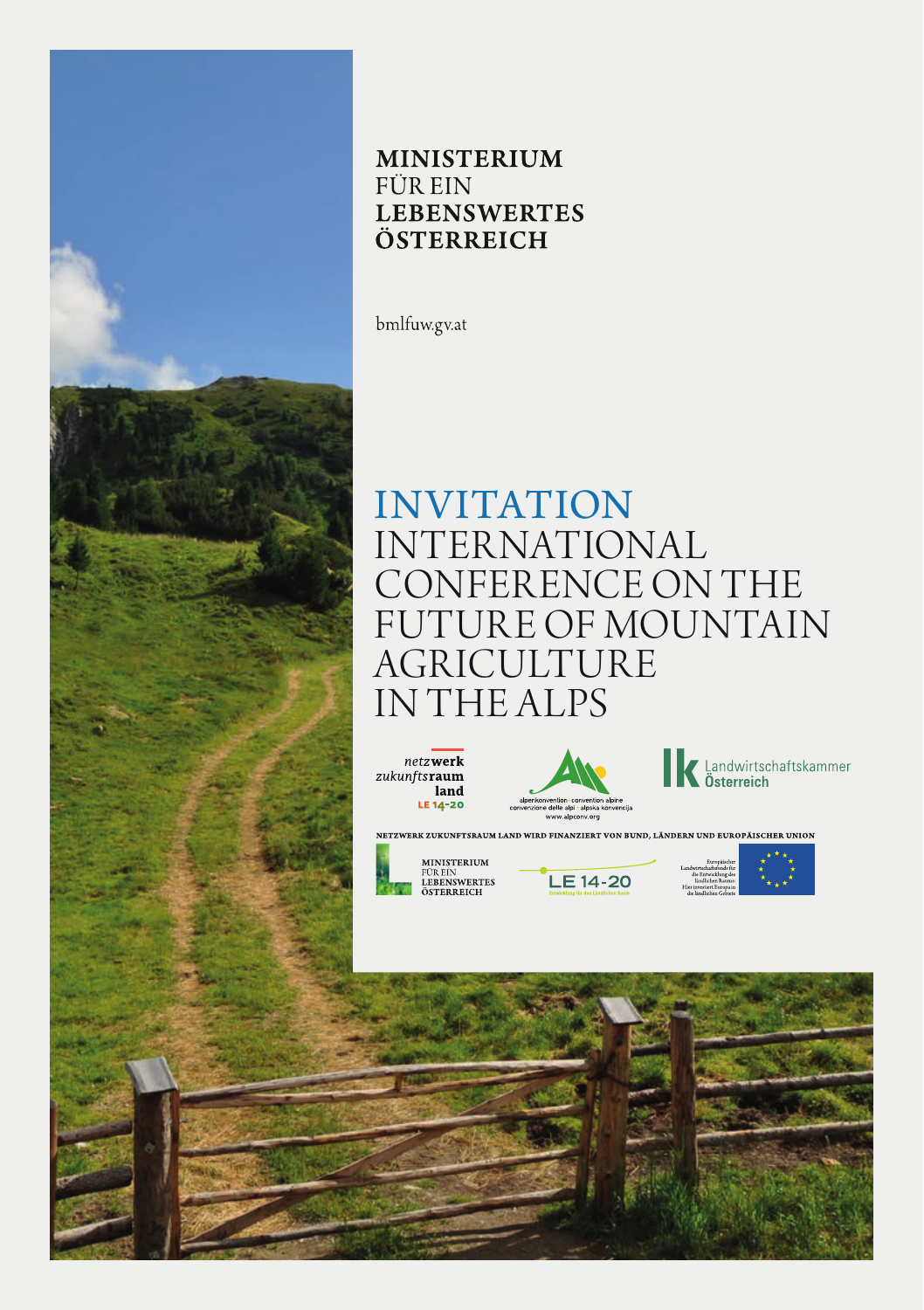A cordial invitation to the

# INTERNATIONAL CONFERENCE ON THE FUTURE OF MOUNTAIN AGRICULTURE IN THE ALPS

Under the Austrian Presidency of the Alpine Convention, the "International Conference on the Future of Mountain Agriculture in the Alps" will take place on 13–14 September 2017 in St. Johann im Pongau, Salzburg.

During the conference, expectations regarding mountain agriculture will be formulated with respect to the future developments of CAP 2020. Participants from the entire Alpine region will discuss future challenges and opportunities for farms and forestry enterprises in the Alpine area.

# TIMES:

13 September 2017, 1:00 pm–10:00 pm

14 September 2017, 8:00 am–1:00 pm

# VENUE:

Kultur- und Kongresshaus am Dom Leo-Neumayer-Platz 1, 5600 St. Johann im Pongau

Please register for the event by 22 August 2017 at the following link: https://www.zukunftsraumland.at/enrole/9487

ATTENTION: Limited availability of places. Only registered participants can attend the event.

# Participation is free of charge!

# AGENDA

#### DAY 1: WEDNESDAY, 13 SEPTEMBER 2017

12:00 Registration – Lunch and Networking

# Session 1: Opening and Welcome

13:00 Opening and Welcome Franz Eßl, President of the Chamber of Agriculture, Salzburg Markus Reiterer, Secretary General, Alpine Convention

#### Session 2: Scientific Panel

- 13:25 Keynote I: "Development of Landscape Structures and Land Use in the Alps" Dr. Erich Tasser / EURAC Bozen
- 13:45 Keynote II: "Mountain Agriculture Challenges and Perspectives" Prof. Dr. Alois Heißenhuber / TU Munich – Weihenstephan
- 14:05 Keynote III: "Effects of the CAP on Mountain Agriculture – The Austrian Example" Dr. Franz Sinabell / WIFO
- 14:25 Keynote IV: "What are the Expectations of Society from Mountain Agriculture?" Prof. Dr. Werner Beutelmeyer / Market Institut
- 14:45 Panel Discussion with the Speakers
- 15:15 Coffee Break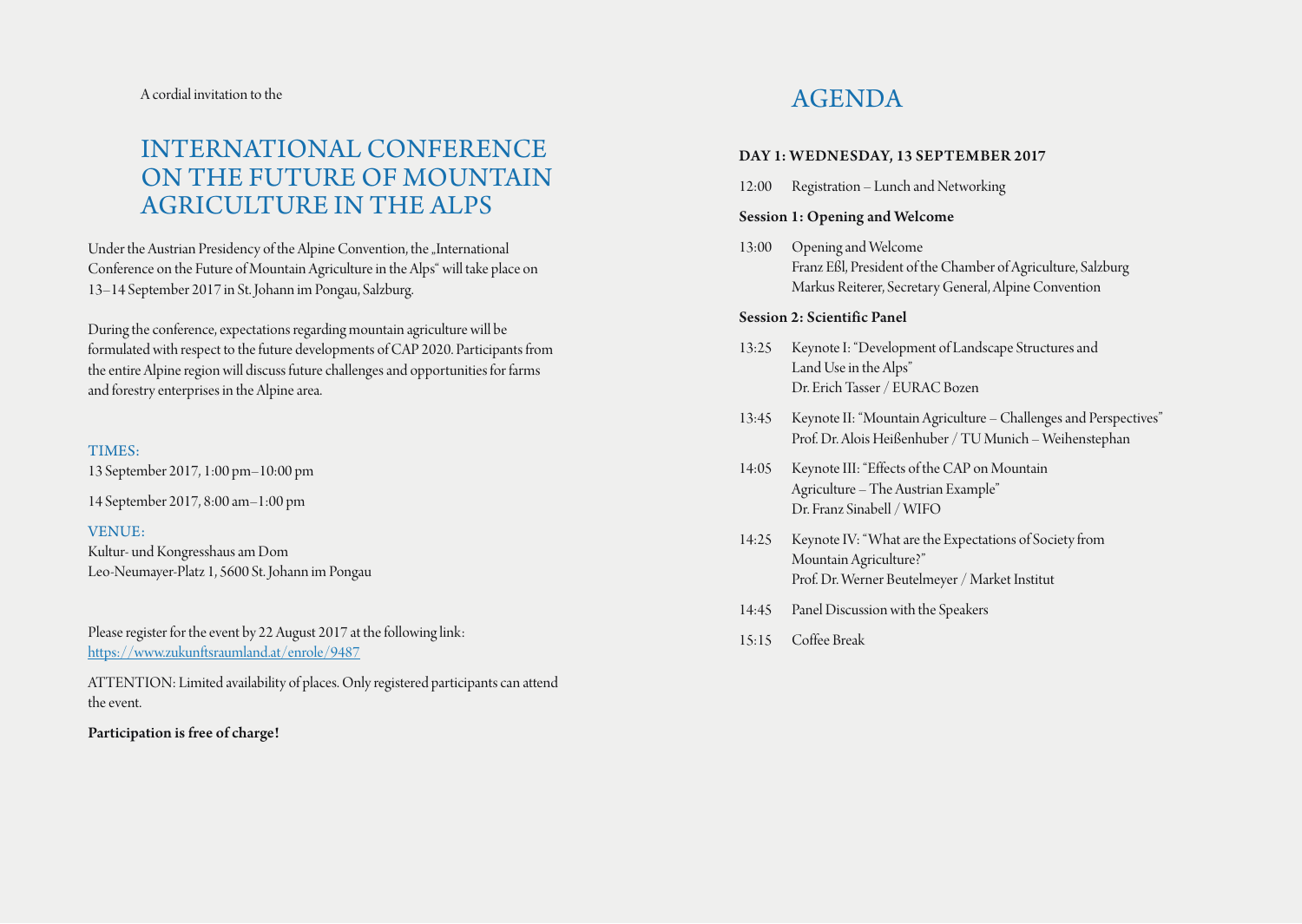# Session 3: Working Groups

15:45 Participants will be divided into two groups on the same two subjects

Main topics

(1) What are the future challenges and opportunities for farms and forestry enterprises in the Alpine area?

(2) What are the expectations for further developments of CAP 2020 regarding mountain agriculture in the future?

17:15 End of the Working Groups Return to Hotel

# Session 4: Evening Reception

- 19:00 Departure
- 19:30 Evening Reception hosted by the Federal Minister Andrä Rupprechter and Regional Minister Josef Schwaiger Oberforsthofalm, Alpendorf 12, 5600 St. Johann/Pongau

# DAY 2: THURSDAY, 14 SEPTEMBER 2017

#### Session 5: Excursion to Mountain Farms

- 08:00 Departure
- 08:30 Visit to typical mountain farms
- 10:15 Return

#### Session 6: Political Panel

- 10:30 Opening and Welcome Franz Eßl, President of the Chamber of Agriculture, Salzburg
- 10:45 Presentation of Commission Representative "Developments of CAP 2020 – Focus on Mountain Agriculture" Director Georg Häusler / EC – Directorate General Agriculture
- 11:05 Statements of Representatives of the European Parliament MP Elisabeth Köstinger MP Herbert Dorfmann
- 11:20 Statement from the Mountain and Alpine Pasture Region of Salzburg Regional Minister Josef Schwaiger
- 11:30 Presentation by the Federal Minister "Perspectives for Mountain Agriculture – Future Development of the European Agricultural Policy after 2020 for our Family Farms" Federal Minister Andrä Rupprechter
- 11:50 Statements by political representatives of the Alpine regions

Followed by a panel discussion with

- ‐‐-- Federal Minister Andrä Rupprechter
- ‐‐-- Political Representatives of the Alpine Regions
- ‐‐-- Commission Representative Georg Häusler

# Session 7: End of Meeting

- 12:45 Adoption of Memorandum "Mountain Agriculture"
- 12:55 End of Meeting Federal Minister Andrä Rupprechter
- 13:00 Lunch

Chairperson: Patti Basler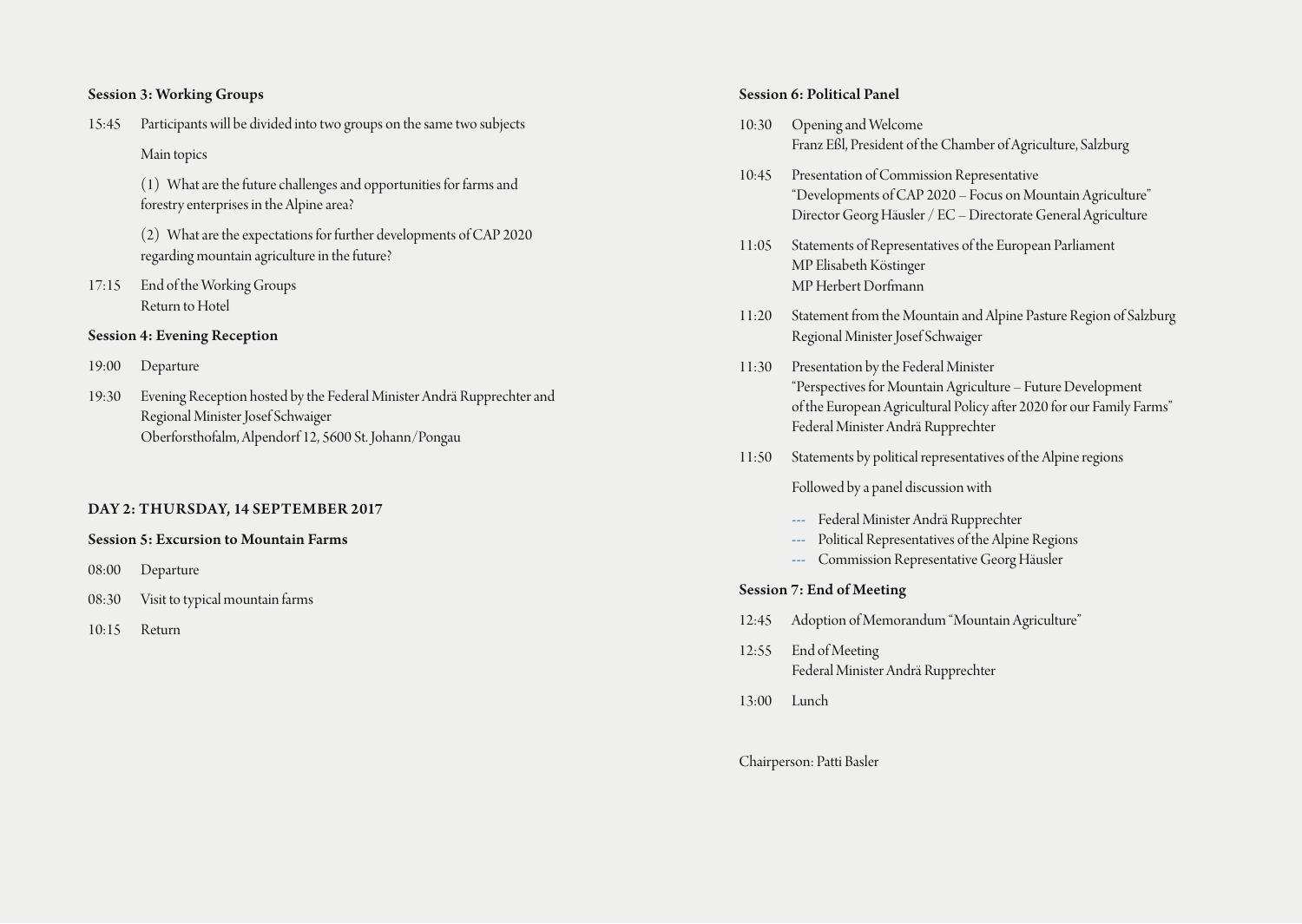#### CONFERENCE LANGUAGES:

German is the conference language. Simultaneous translation into three Alpine languages (French, Italian and Slovenian) will be provided.

#### ORGANIZERS AND PARTNERS:

- --- BMLFUW
- --- Alpine Convention
- --- Austrian Chamber of Agriculture
- ‐‐-- Netzwerk Zukunftsraum Land LE 14-20

#### HOW TO GET THERE:

# By car:

Autobahn A10 towards Villach, exit Knoten Pongau. In St. Johann follow the green signs to the Kultur- und Kongresshaus am Dom, right next to the cathedral.

By train: St. Johann/Pongau train station (connection with Bus or Taxi).

By airplane: The nearest airports are Salzburg and Munich.

#### ACCOMMODATION:

Please book and pay for your accommodation independently. Rooms have been pre-reserved and can be booked through the Tourist Office of St. Johann/Pongau using the keyword "International Conference Mountain Agriculture", which you can reach at info@sanktjohann.com or +43 6412 6036.